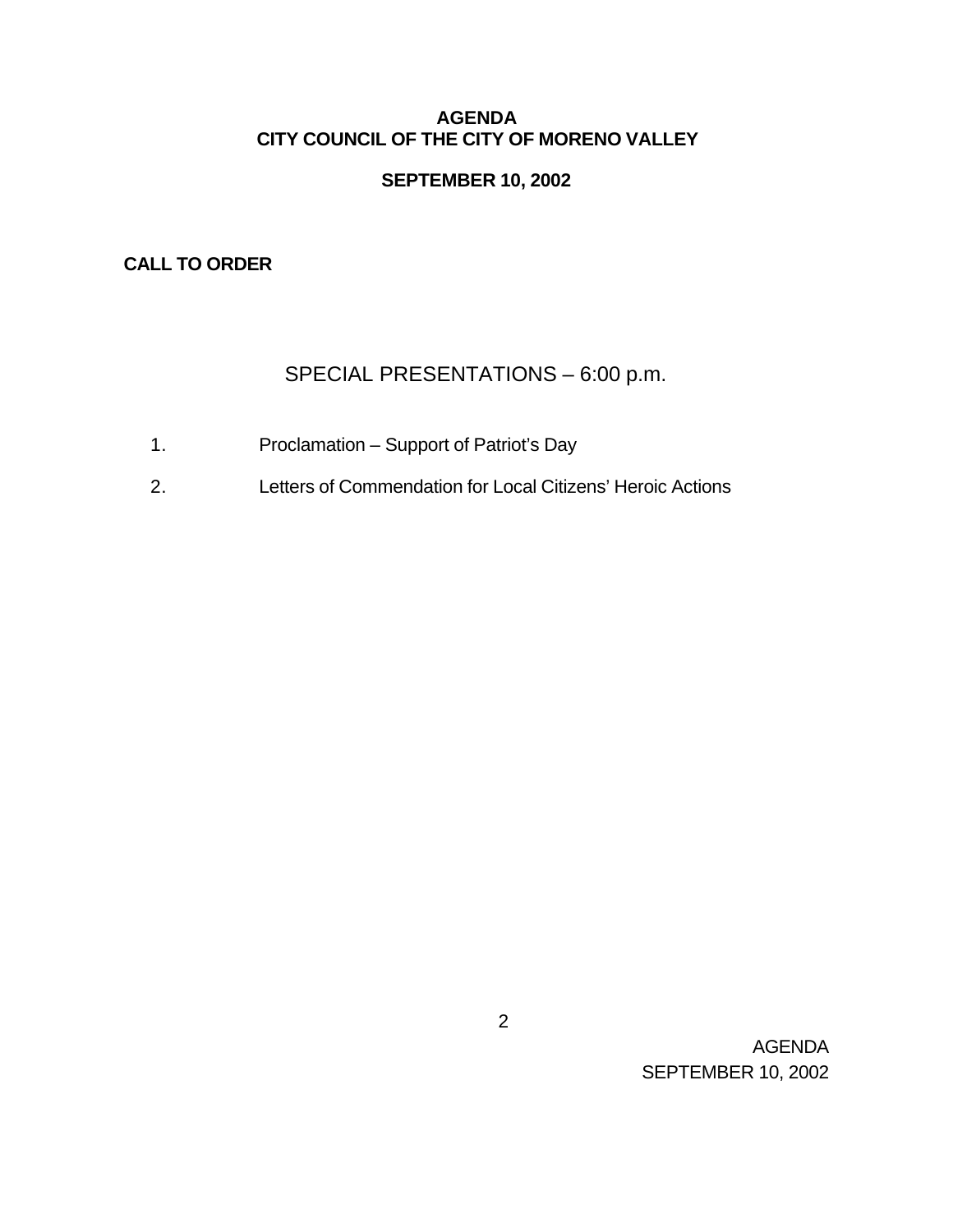#### **AGENDA JOINT MEETING OF THE CITY COUNCIL OF THE CITY OF MORENO VALLEY MORENO VALLEY COMMUNITY SERVICES DISTRICT COMMUNITY REDEVELOPMENT AGENCY OF THE CITY OF MORENO VALLEY**

### **REGULAR MEETING – 6:30 P.M. SEPTEMBER 10, 2002**

• **CALL TO ORDER** (Joint Meeting of the City Council of the City of Moreno Valley, Moreno Valley Community Services District, and the Community Redevelopment Agency of the City of Moreno Valley - actions taken at the Joint Meeting are those of the Agency indicated on each Agenda item)

# • **PLEDGE OF ALLEGIANCE**

- **INVOCATION** Elder James E. Scott, Friendship Christian Fellowship
- **ROLL CALL**
- **INTRODUCTIONS**
- PUBLIC COMMENTS **ON MATTERS ON THE AGENDA** WILL BE TAKEN UP AS THE ITEM IS CALLED FOR BUSINESS, BETWEEN STAFF'S REPORT AND CITY COUNCIL DELIBERATION (SPEAKER SLIPS MAY BE TURNED IN UNTIL THE ITEM IS CALLED FOR BUSINESS.) Those wishing to speak should submit a BLUE speaker slip to the Bailiff. There is a three-minute limit per person.

All remarks and questions shall be addressed to the presiding officer or to the City Council and not to any individual Council member, staff member or other person.

• PUBLIC COMMENTS **ON MATTERS NOT ON THE AGENDA** UNDER THE JURISDICTION OF THE CITY COUNCIL WILL BE HEARD PRIOR TO CITY COUNCIL REPORTS AND CLOSING COMMENTS. IN THE EVENT THAT THE AGENDA ITEM FOR SUCH PUBLIC COMMENTS HAS NOT BEEN CALLED BY 10:00 P.M., IT SHALL BE CALLED AS THE NEXT ITEM OF BUSINESS FOLLOWING THE CONCLUSION OF ANY ITEM BEING HEARD AT 10:00 P.M. Those wishing to speak should submit a PINK speaker slip to the Bailiff. There is a three-minute limit per person.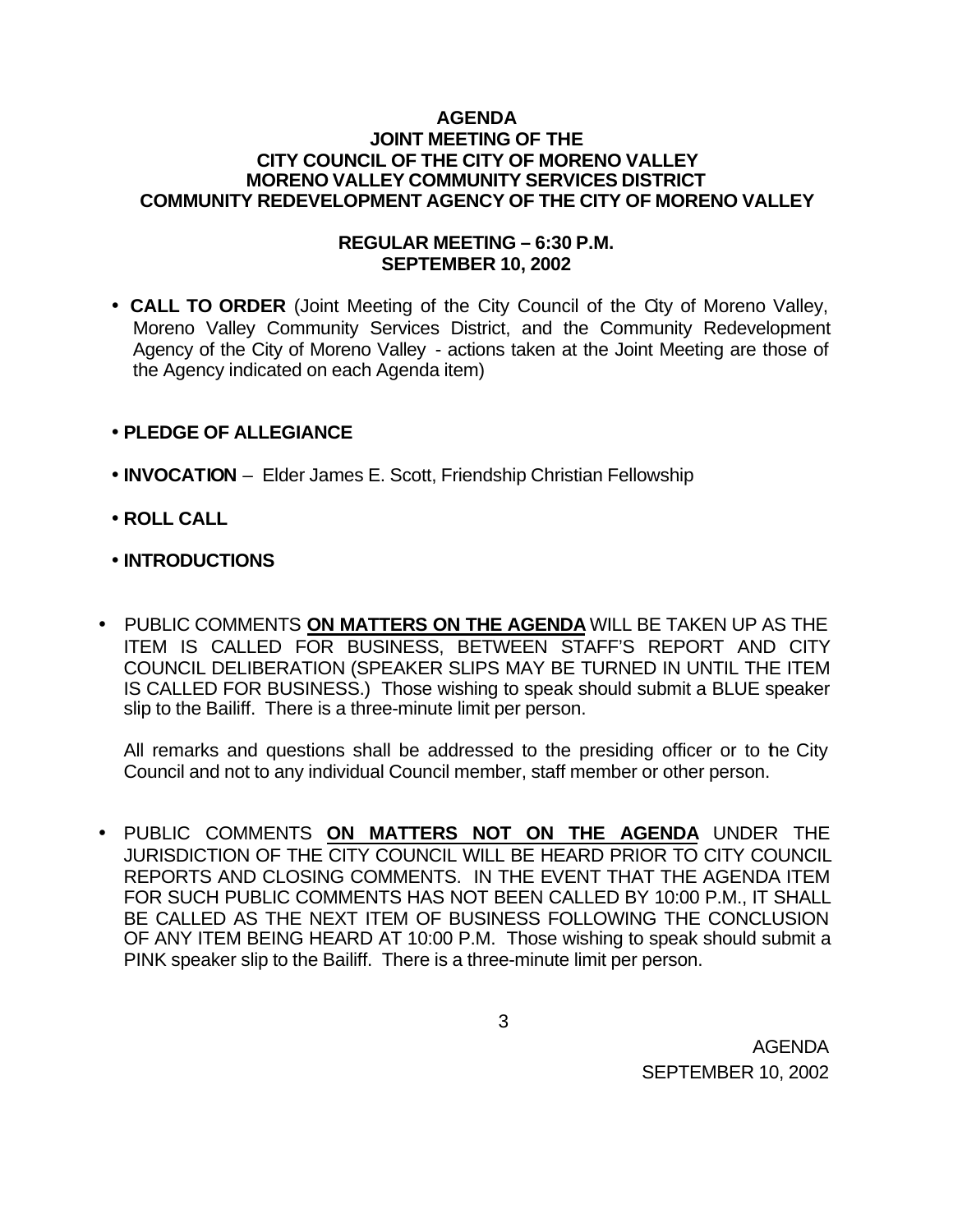All remarks and questions shall be addressed to the presiding officer or to the City Council and not to any individual Council member, staff member or other person.

### **JOINT CONSENT CALENDARS (SECTIONS A-C) OF THE CITY COUNCIL OF THE CITY OF MORENO VALLEY, MORENO VALLEY COMMUNITY SERVICES DISTRICT, AND COMMUNITY REDEVELOPMENT AGENCY OF THE CITY OF MORENO VALLEY**

All items listed under the Consent Calendars, Sections A, B, and C, are considered to be routine and non-controversial, and may be enacted by one motion unless a member of the Council, Community Services District, or Redevelopment Agency requests that an item be removed for separate action. The motion to adopt the Consent Calendars is deemed to be a separate motion by each Agency and shall be so recorded by the City Clerk. Items withdrawn for report/discussion will be heard after public hearing items.

# **A. CONSENT CALENDAR** - **CITY COUNCIL**

- A1. ORDINANCES FIRST READING BY TITLE ONLY Recommendation: Waive reading of all Ordinance Introductions and read by title only.
- A2. NOTICE OF COMPLETION AND ACCEPTANCE OF THE PIGEON PASS RD. REHABILITATION FROM IRONWOOD AVE. TO OLD LAKE DR., PROJECT NO. 01-12567021 (Report of: Director of Public Works/City Engineer) Recommendation: Ratify contract Change Order No. 1 (Final); accept the work as completed for the Pigeon Pass Road rehabilitation from Ironwood Avenue to Old Lake Drive, constructed by Vance Corporation, Rialto, California; direct the City Clerk to record the Notice of Completion within ten (10) days at the office of the County Recorder of Riverside County, as required by Section 3093 of the California Civil Code; authorize the

Finance Director to release the retention to Vance Corporation, thirty-five calendar days after the date of recordation of the Notice of Completion if no claims are filed against the project and accept the improvements into the City maintained road system.

A3. MINUTES – REGULAR MEETING OF AUGUST 27, 2002 (Report of: City Clerk)

Recommendation: Approve as submitted.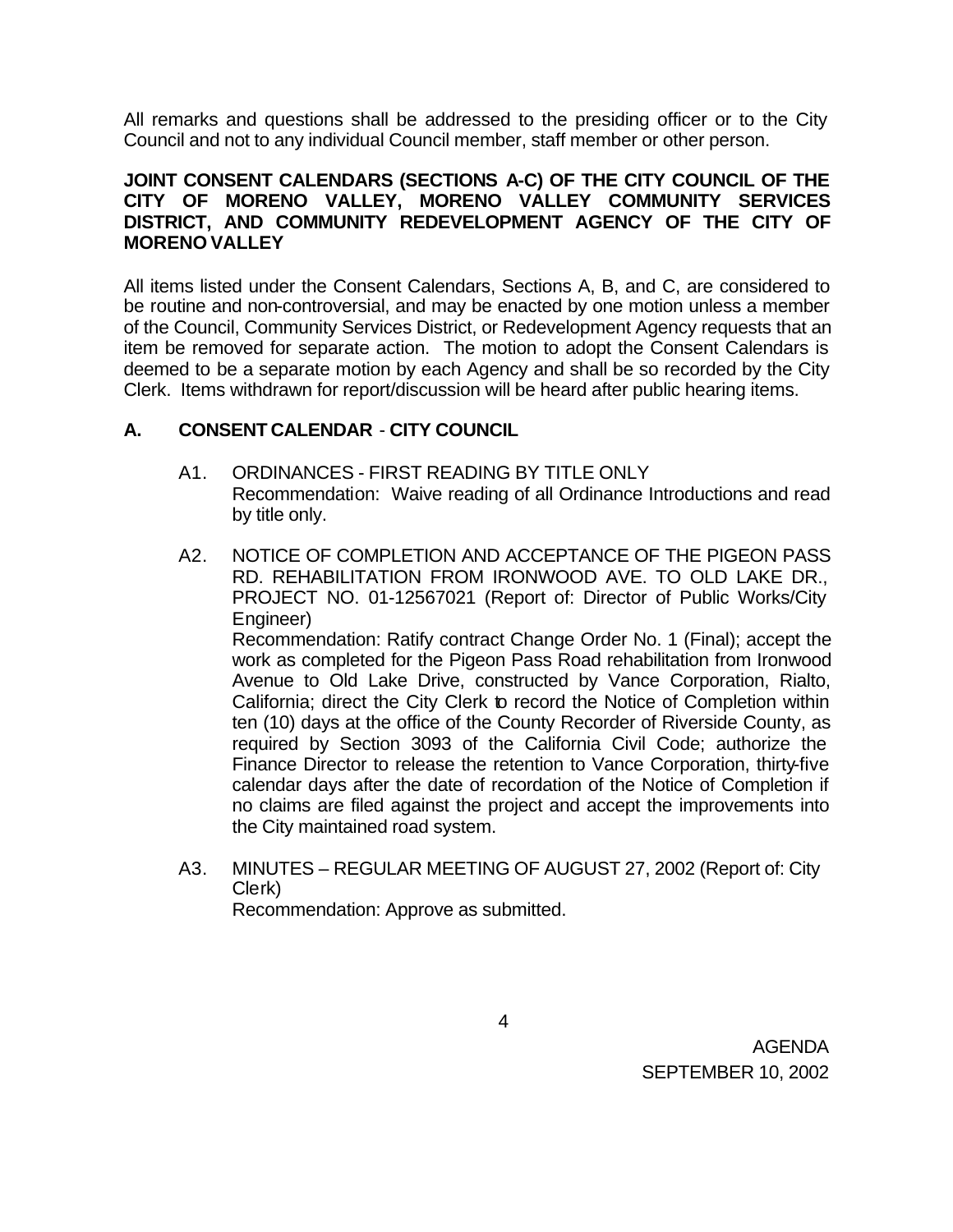- A4. APPROVAL OF QUARTERLY INVESTMENT REPORT QUARTER ENDED JUNE 30, 2002 (Report of: Director of Finance/City Treasurer) Recommendation: Approve and accept the quarterly investment report, in compliance with California Government Code Section 53646.
- A5. GENERAL LIABILITY INSURANCE RENEWAL FOR 2002/2003 (Report of: Assistant City Manager) Recommendation: Approve the payment of \$245,000 to Municipal Mutual Insurance Company for renewal of the City's general liability insurance coverage for FY 2002/2003.
- A6. USE OF DONATED FUNDS FOR COMMUNITY OUTREACH PROGRAMS (Report of: Assistant City Manager) Recommendation: Approve the transfer of donated funds to a trust account that would allow the use of the donation money for specified programs.
- A7. FOURTH AMENDMENT TO AGREEMENT FOR AUTOMATED LIBRARY SERVICES (Report of: Library Director) Recommendation: Approve the Fourth Amendment to the Agreement for Automated Library Services between Riverside County Library System and the City of Moreno Valley, for the period July 1, 2002, through June 30, 2003.
- A8. RESOLUTION NO 2002-59 EXPRESSING SUPPORT FOR AND PARTICIPATING IN A COALITION OF LOCAL GOVERNMENT ENTITIES THAT ARE LOCAL FRANCHISING AUTHORITIES IN COMMUNITIES WHERE ADELPHIA COMMUNICATIONS IS A CABLE TELEVISION FRANCHISEE (Report of: Assistant City Manager) Recommendation: Approve Resolution No. 2002-59, expressing support for and participating in a coalition of local government entities that are local franchising authorities in communities where Adelphia Communications ("Adelphia") is a cable television franchisee, which coalition will develop and implement a strategy for protecting the interests of local government, its residents, and all Adelphia cable television subscribers impacted by the Adelphia Bankruptcy.

# Resolution No. 2002-59

A Resolution of the City of Moreno Valley, California, Expressing Support for and Participating in A Coalition of Local Government Entities That are Local Franchising Authorities in Communities Where Adelphia Communications is A Cable Television Franchisee, Which Coalition Will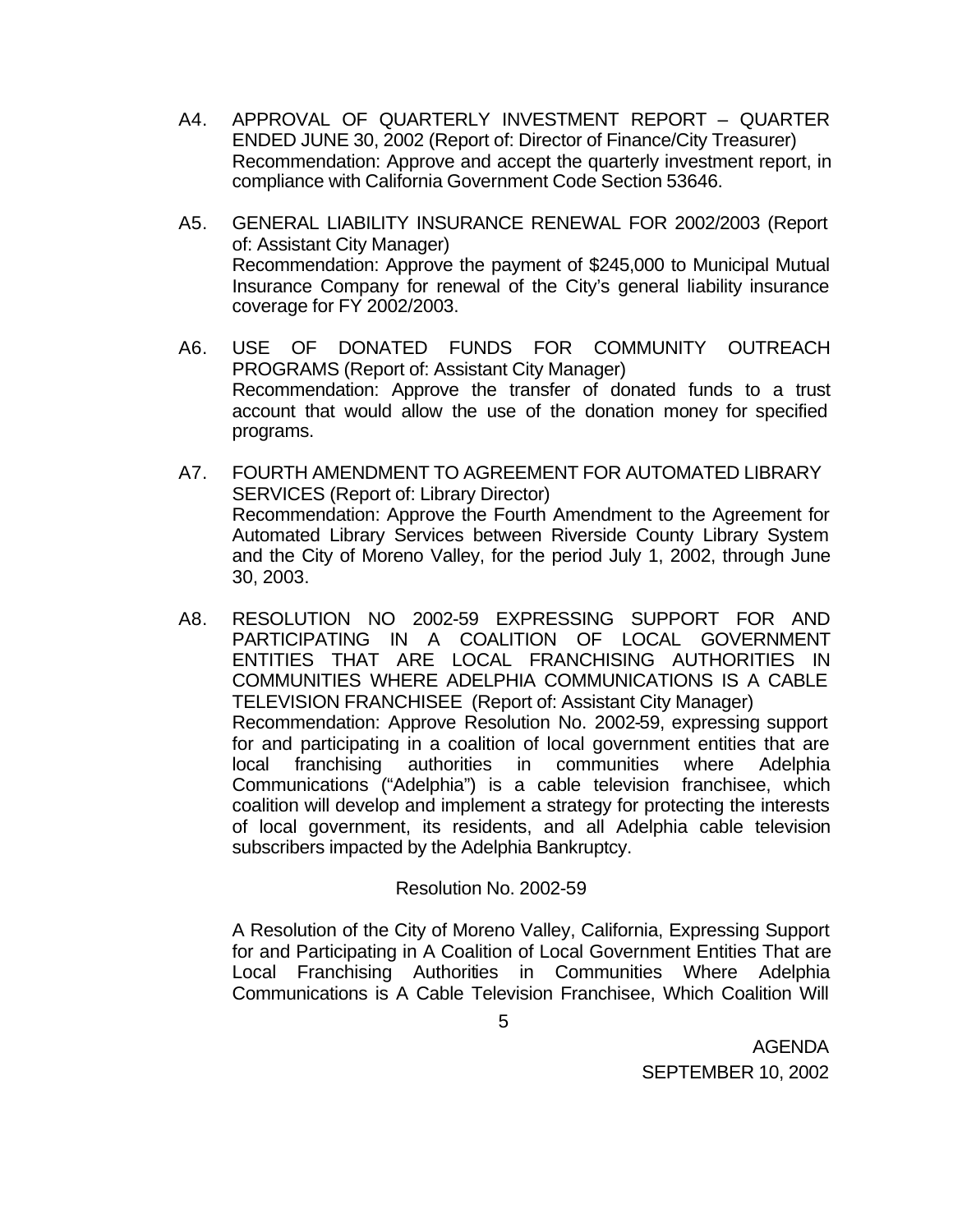Develop and Implement A Strategy for Protecting the Interests of Local Government, its Residents, and all Adelphia Cable Television Subscribers Impacted by the Adelphia Bankruptcy

A9. BID AWARD – RECONSTRUCTION TRUCK (NO BID #. PIGGYBACK AWARD) Recommendation: Award the purchase of one Reconstruction Truck to Pierce Manufacturing Inc. of Ontario, CA as being in the best interest of the City and authorize the Finance Director to issue a purchase order to Pierce Manufacturing Inc. of Ontario, CA in the amount of \$116,688.

### **B. CONSENT CALENDAR** - **COMMUNITY SERVICES DISTRICT**

- B1. ORDINANCES FIRST READING BY TITLE ONLY Recommendation: Waive reading of all Ordinance Introductions and read by title only.
- B2. REQUEST TO REJECT ALL BIDS, AND AUTHORIZATION TO RE-ADVERTISE FOR CONSTRUCTION BIDS FOR THE MARCH FIELD PARK ROLLER HOCKEY/SKATEBOARD PARK – PROJECT NO. 02- 0001 (Report of: Director of Parks and Recreation) Recommendation: Reject all bids from the bid opening on July 24, 2002 and authorize the City Clerk to re-advertise this project for construction bids.
- B3. MINUTES REGULAR MEETING OF AUGUST 27, 2002 (Report of: City Clerk) Recommendation: Approve as submitted.

# **C. CONSENT CALENDAR** - **COMMUNITY REDEVELOPMENT AGENCY**

- C1. ORDINANCES FIRST READING BY TITLE ONLY Recommendation: Waive reading of all Ordinance Introductions and read by title only.
- C2. MINUTES REGULAR MEETING OF AUGUST 27, 2002 (Report of: City Clerk) Recommendation: Approve as submitted.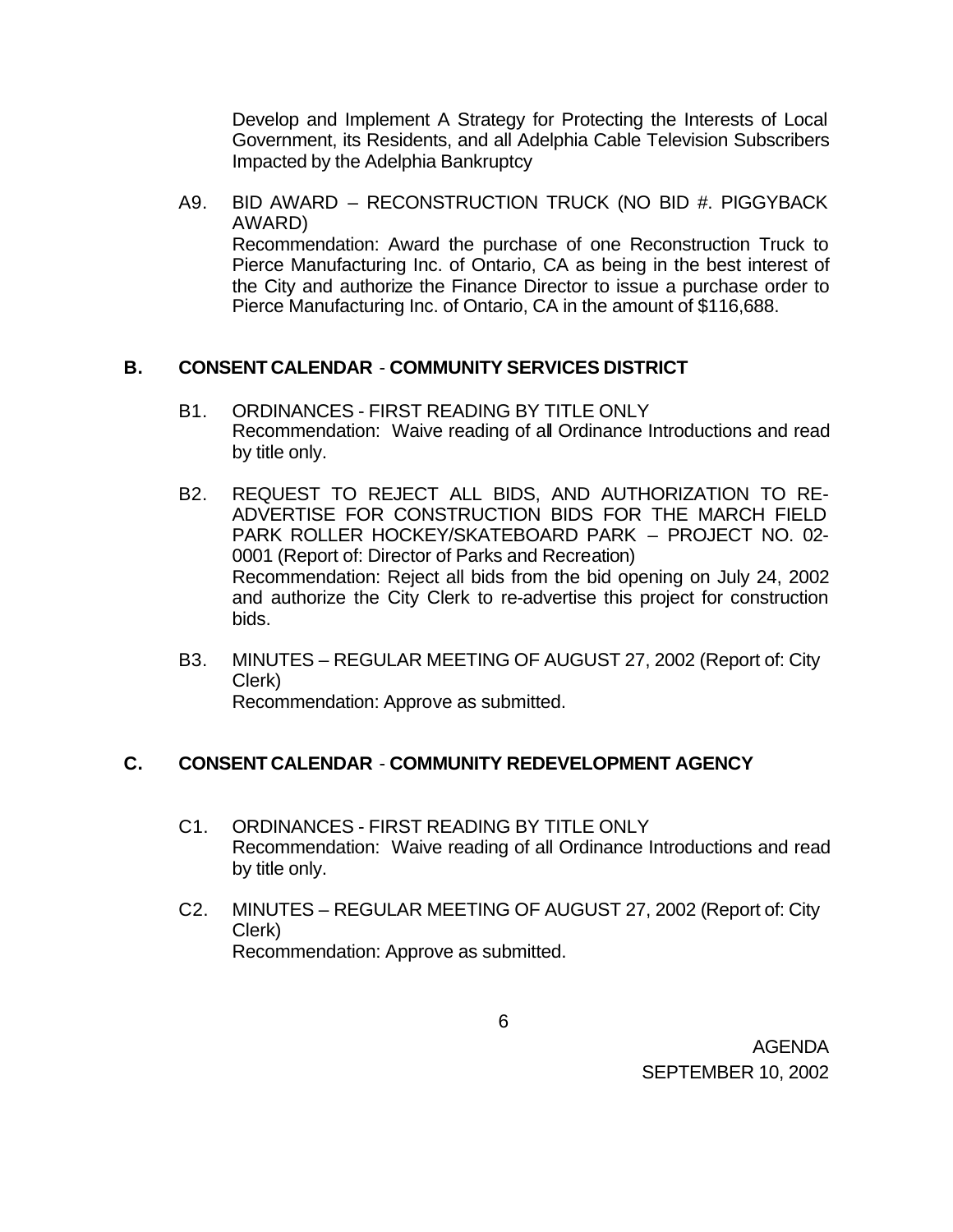# **D. PUBLIC HEARINGS**

Questions or comments from the public on a Public Hearing matter are limited to five minutes per individual and must pertain to the subject under consideration. Those wishing to speak should complete and submit a GOLDENROD speaker slip to the Bailiff.

- D1. PUBLIC HEARING FOR INCLUSION OF TENTATIVE TRACTS 30316, 30319 AND 29509 (AND ALL AFFECTED PHASES FOR EACH TENTATIVE TRACT) INTO THE COMMUNITY SERVICES DISTRICT ZONE B (RESIDENTIAL STREET LIGHTING) (Report of: Director of Public Works/City Engineer) Recommendation: That the City Council acting in their capacity as the Board of Directors of the Moreno Valley Community Services District (CSD):
	- 1) Tabulate the mail ballots for CSD Zone B;
	- 2) Verify and accept the results of the mail ballot proceeding as identified on the Official Tally Sheet and Assessor Parcel Number (APN) listing;
	- 3) Receive and file with the City Clerk's Office the accepted Official Tally Sheet and APN listing; and
	- 4) Authorize and impose the CSD Zone B charge.
- D2. A PUBLIC HEARING ON THE PLANNING COMMISSION'S AUGUST 8, 2002 APPROVAL RECOMMENDATION OF A GENERAL PLAN AMENDMENT (PA02-0040) AND A ZONE CHANGE (PA02-0039) FROM THE CURRENT OFFICE (O) ZONE TO THE RESIDENTIAL 20 (R20) ZONE, AND A PLOT PLAN FOR A 144-UNIT APARTMENT COMPLEX (PA02-0041 TO BE LOCATED ON 9.81 ACRES LOCATED ON THE NORTHEAST CORNER OF MORTON ROAD AND BOX SPRINGS ROADS (Report of: Director of Community & Economic Development) Recommendation: That the City Council conduct a public hearing for review of the action taken by the Planning Commission recommending approval of a General Plan Amendment, a Zone Change, and a Plot Plan for a 144-unit apartment project, and subsequent to the public hearing:
	- 1. Adopt a Negative Declaration for a General Plan Amendment (PA02- 0040), a Zone Change (PA02-0039), and a Plot Plan for the apartment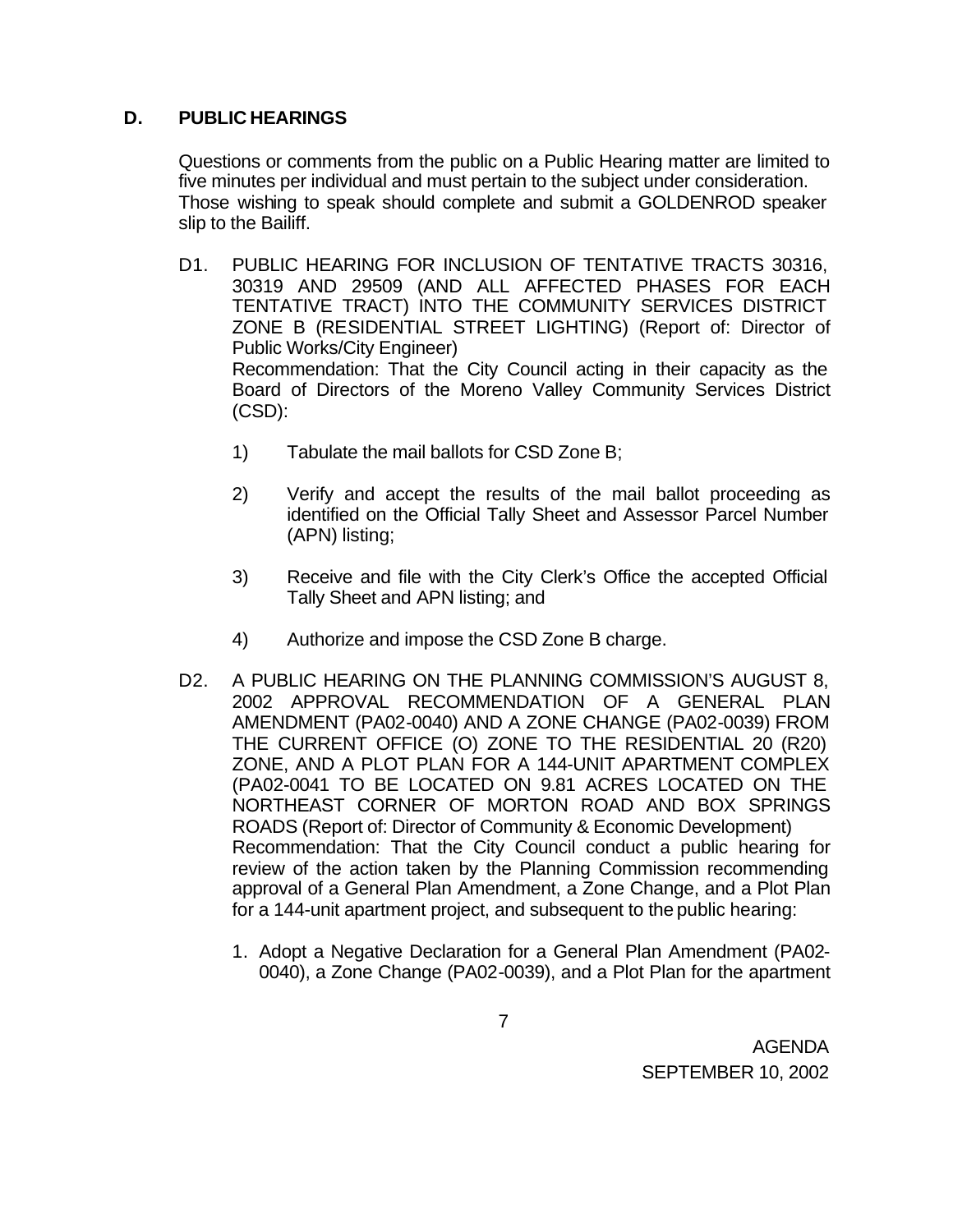project (PA02-0041), in that the applications will not result in significant environmental impacts; and

2. Adopt City Council Resolution No. 2002-60 approving a General Plan Amendment (PA02-0040), based on the findings in the Resolution, and the revised General Plan Map as attached to the resolution as Exhibit 1; and

#### Resolution No. 2002-60

A Resolution of the City Council of the City of Moreno Valley, California, Approving a General Plan Amendment (PA02-0040) Changing the Land Use Designation from Office (O) to Residential 20 for 9.81 Acres Located on the Northeast Corner Morton and Box Springs Roads

3. Introduce City Council Ordinance No. 608 approving a Zone Change (PA02-0039), based on the findings in the Ordinance, and the revised Zoning Map as attached to the ordinance as Exhibit 1; and

#### Ordinance No. 608

An Ordinance of the City Council of the City of Moreno Valley, California, Approving a Zone Change (PA02-0039), from Office to Residential 20 for 9.81 Acres Located on the Northeast Corner of Box Springs and Morton Roads

4. Adopt City Council Resolution No. 2002-61 approving Plot Plan PA02- 0041 for a 144-unit apartment project, based on the findings in the Resolution, and the conditions of approval as attached to the resolution as Exhibit 1.

#### Resolution No. 2002-61

A Resolution of the City Council of the City of Moreno Valley Approving Plot Plan PA02-0041 for a 144-Unit Apartment Project to be Located on the Northeast Corner of Box Springs and Morton Roads

D3. PUBLIC HEARING FOR FISCAL YEAR 2002 LOCAL LAW ENFORCEMENT BLOCK GRANT (LLEBG) PROGRAM FUNDING ALLOCATION (Report of: Chief of Police) Recommendation: That the City Council take the following actions: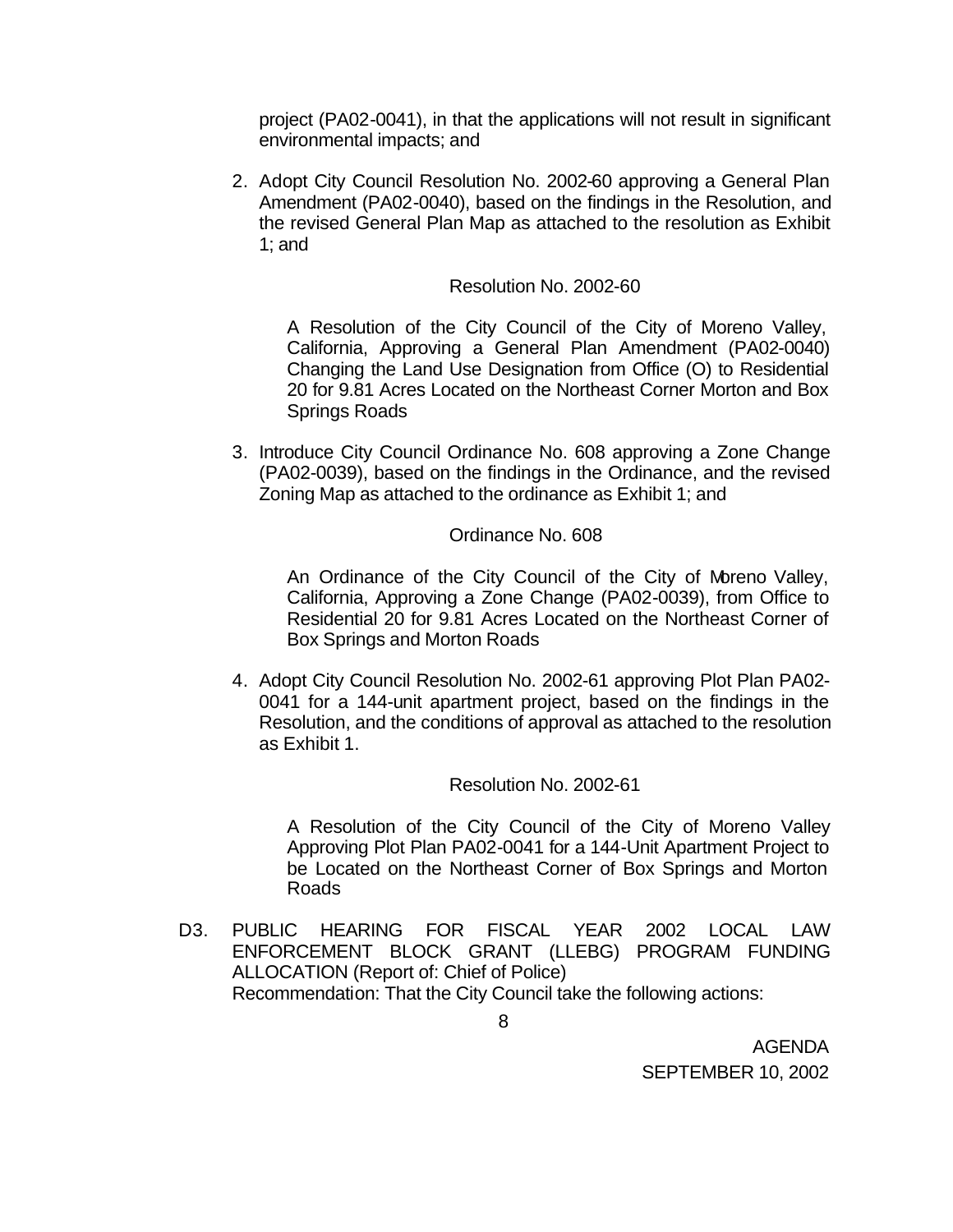- 1) Hold a public hearing to allow public comments on the proposed use of the Local Law Enforcement Block Grant Program, and;
- 2) Consider the comments or views received by the public, and;
- 3) Adopt the proposed use of the Local Law Enforcement Block Grant Program funding, as appropriate, to address public and Council comments, and;
- 4) Accept the Local Law Enforcement Block Grant Program funding in the amount of \$243,000 (Total Program amount \$270,000; 90% to City is \$243,000) from the U.S. Department of Justice, Bureau of Justice Assistance, and:
- 5) Authorize a budget appropriation adjustment in the amount of \$27,000 from the General fund account 62210.6291.295 to 255.62567 (Transfers to Fund 255) in order to satisfy the 10% matching requirement.

# **E. ITEMS REMOVED FROM CONSENT CALENDARS FOR DISCUSSION OR SEPARATE ACTION**

# **F. REPORTS**

- F1. REPORT ON ADELPHIA (CONTINUED FROM AUGUST 27, 2002) (Report of: Assistant City Manager) Recommendation: That the City Council receive and file this report.
- F2. APPROVAL OF CITY SPONSORSHIP FOR SPECIAL EVENTS (CONTINUED FROM AUGUST 27, 2002) (Report of: Director of Parks and Recreation) Recommendation: That the City Council approve the City Sponsorship Policy for Special Events.
- F3. REPORT TO CONSIDER PUBLIC COMMENTS REGARDING THE MAIL BALLOT PROCEEDING TO REACTIVATE ZONE D (PARKWAY LANDSCAPE MAINTENANCE) AT THE REDUCED STREET TREE SERVICE LEVEL FOR TRACT 19957 (Report of: Director of Public Works/City Engineer)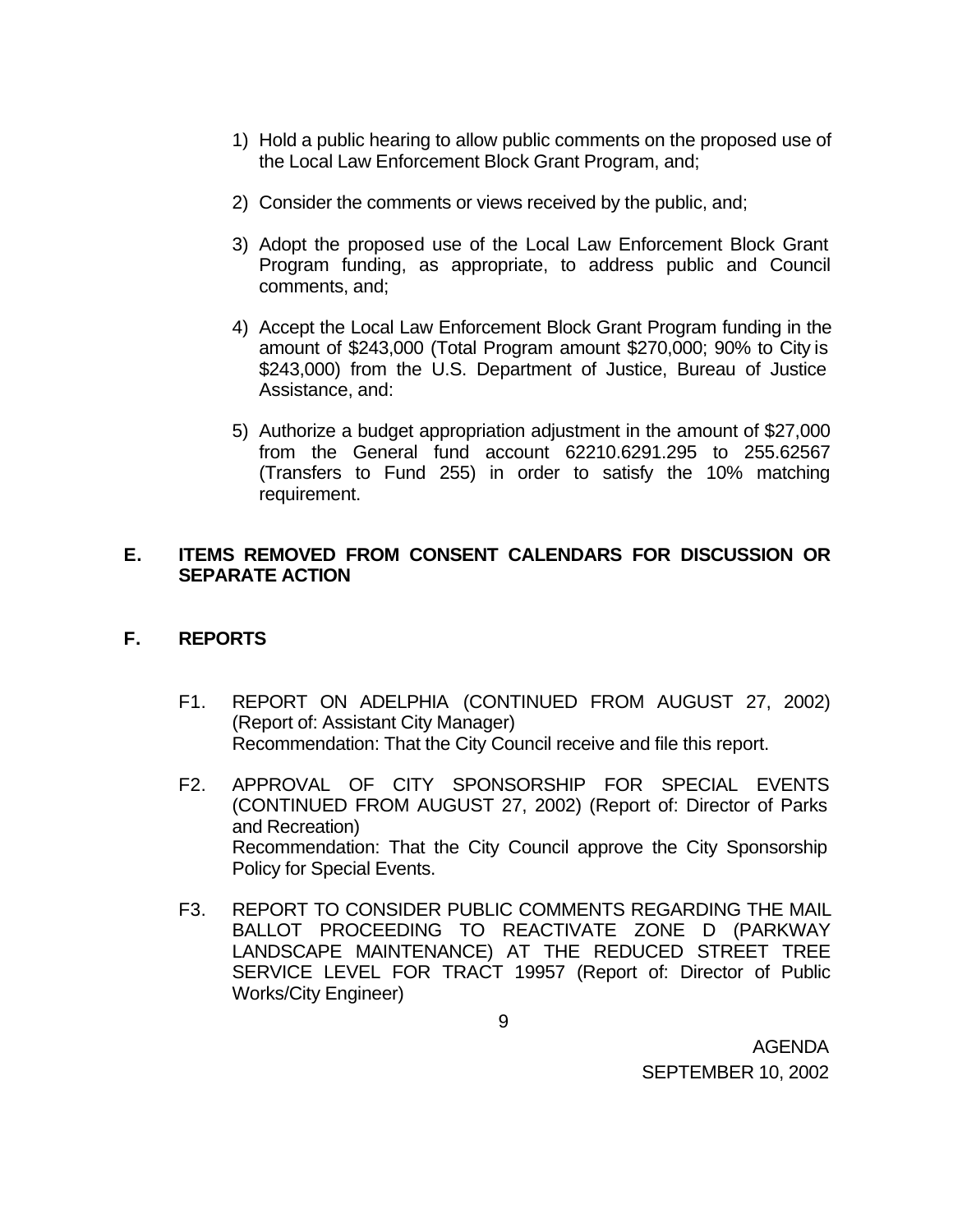Recommendation: That the City Council, acting in their respective capacities as President and Members of the Board of Directors of the Moreno Valley Community Services District (CSD), accept public comments to reactivate Zone D (Parkway Landscape Maintenance) at the Reduced Street Tree Service Level for Tract 19957 and the associated annual and one-time charges.

- F4. SIXTH AMENDMENT TO POLICE CONTRACT (CONTINUED FROM AUGUST 27, 2002) (Report of: Chief of Police) Recommendation: That City Council approve the Sixth Amendment to the Police Contract.
- F5. CONSIDERATION OF THE PLANNING COMMISSION'S JULY 25, 2002 APPROVAL RECOMMENDATION OF A GENERAL PLAN AMENDMENT (PA02-0024), AND A ZONE CHANGE (PA02-0023) FROM THE CURRENT R5 ZONE TO THE R10 ZONE, AND A PLOT PLAN FOR A SENIOR CITIZEN APARTMENT PROJECT (PA02-0022) TO BE LOCATED ON 9.39 ACRES LOCATED ON THE NORTH SIDE OF COTTONWOOD AVE. AND EAST OF PERRIS BLVD. AT WATSON WAY AS A SENIOR HOUSING PROJECT, THE PROPOSED PLOT PLAN QUALIFIES FOR A 100% DENSITY BONUS (CONTINUED FROM AUGUST 27, 2002) (Report of: Director of Community & Economic Development)

Recommendation: That the City Council review the action taken by the Planning Commission recommending approval of a General Plan Amendment, a Zone Change, and a Plot Plan for a senior citizen apartment project, and:

- 1. Adopt a Negative Declaration for a General Plan Amendment (PA02- 0024), a Zone Change (PA02-0023), and a Plot Plan for a senior citizen apartment project (PA02-0022), in that this application will not result in significant environmental impacts; and
- 2. Adopt City Council Resolution No. 2002-57 approving a General Plan Amendment (PA02-0024), based on the findings in the Resolution, and the revised General Plan Map as attached to the resolution as Exhibit 1; and

#### Resolution No. 2002-57

A Resolution of the City Council of the City of Moreno Valley, California, Approving a General Plan Amendment (PA02-0024) Changing the Land Use Designation from Residential 5 to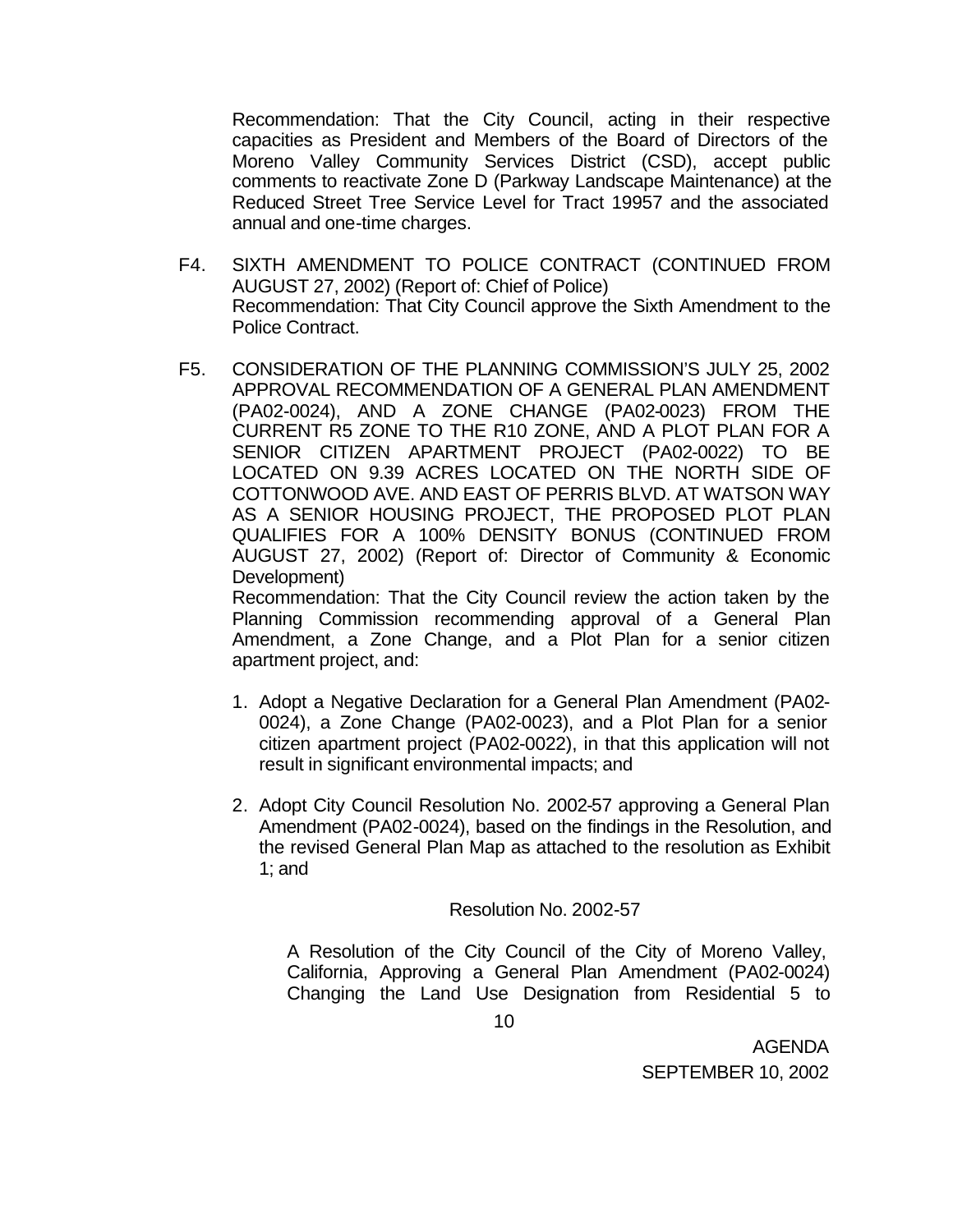Residential 10 for 9.39 Acres Located on the North Side of Cottonwood Avenue and East of Perris Boulevard at Watson Way

3. Introduce City Council Ordinance No. 606 approving a Zone Change (PA02-0023), based on the findings in the Ordinance, and the revised Zoning Map as attached to the Ordinance as Exhibit 1; and

#### Ordinance No. 606

An Ordinance of the City Council of the City of Moreno Valley, California, Approving a Zone Change (PA02-0023), From R5 to R10 for 9.39 Acres Located on the North Side of Cottonwood Avenue and East of Perris Boulevard at Watson Way

4. Adopt City Council Resolution No. 2002-58 approving Plot Plan PA02- 0022 for a senior citizen apartment project, based on the findings in the Resolution, and the conditions of approval as attached to the resolution as Exhibit 1.

#### Resolution No. 2002-58

A Resolution of the City Council of the City of Moreno Valley, California, Approving Plot Plan PA02-0022 for a 174-Unit Senior Citizen Apartment Project to be Located on the North Side of Cottonwood Avenue and East of Perris Boulevard at Watson Way

- F6. LEGISLATIVE UPDATE (Report of: Assistant City Manager) Recommendation: Receive and file the Legislative Status Report, which is provided as information.
- F7. CITY MANAGER'S REPORT (CONTINUED FROM 8/27/02) (Informational Oral Presentation only - not for Council action

#### **G. LEGISLATIVE ACTIONS**

ORDINANCES - 1ST READING AND INTRODUCTION

G1. SPEED LIMIT RECERTIFICATION OF STREET SEGMENTS DEFERRED FOR FURTHER STUDY ON JULY 9, 2002 (CONTINUED FROM AUGUST 27, 2002) (Report of: Director of Public Works/City Engineer) Recommendation: That the City Council: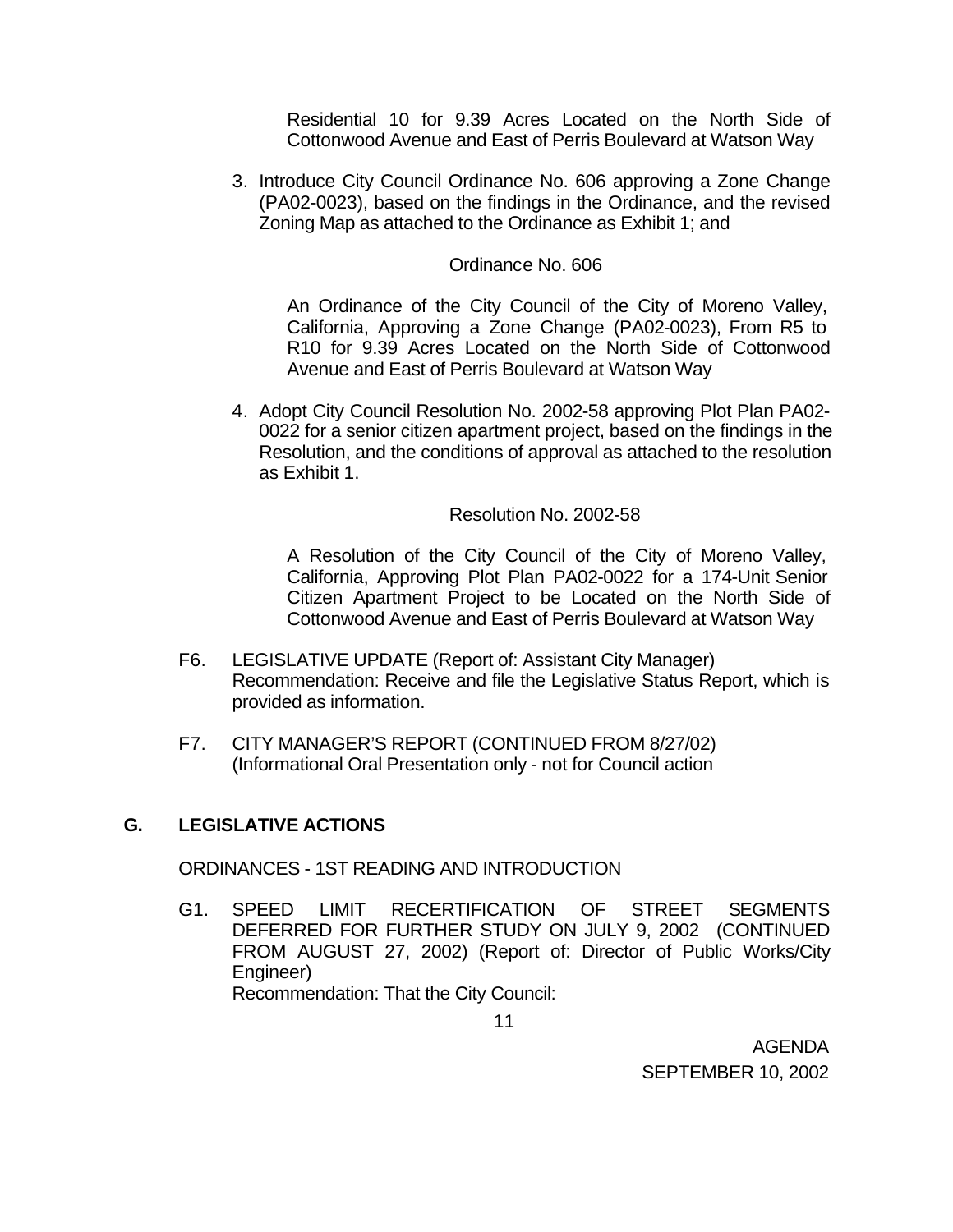- 1. Receive and file this report; and
- 2. Introduce Ordinance No. 607, amending Section 12.20.020 of Chapter 12.20 of the City of Moreno Valley Municipal Code designating prima facie speed limits on certain streets (as listed on the ordinance) and directing the City Engineer to take certain action in respect thereto. (Roll call required)

#### Ordinance No. 607

An Ordinance of the City Council of the City of Moreno Valley, California, Amending Section 12.20.020 of Chapter 12.20 of the City of Moreno Valley Municipal Code Relating to a Prima Facie Speed Limit for Certain Streets

G2. AN ORDINANCE AMENDING CHAPTERS 9.08 AND 9.14 OF TITLE 9 OF THE MUNICIPAL CODE REGARDING THE REQUIREMENTS FOR INSTALLATION OF TELECOMMUNICATIONS NETWORK FACILITIES (Report of: Director of Public Works/City Engineer) Recommendation: That the City Council introduce Ordinance No. 609 amending Chapters 9.08 and 9.14, of Title 9, of the City of Moreno Valley Municipal Code regarding the requirements for the installation of telecommunications network facilities.

#### Ordinance No. 609

An Ordinance of the City Council of the City of Moreno Valley, California, Amending Chapters 9.08 and 9.14 of Title 9, of the City of Moreno Valley Municipal Code, Regarding the Requirements for Installation of Telecommunications Network Facilities

ORDINANCES - 2ND READING AND ADOPTION - NONE

ORDINANCES - URGENCY ORDINANCES - NONE

RESOLUTIONS - NONE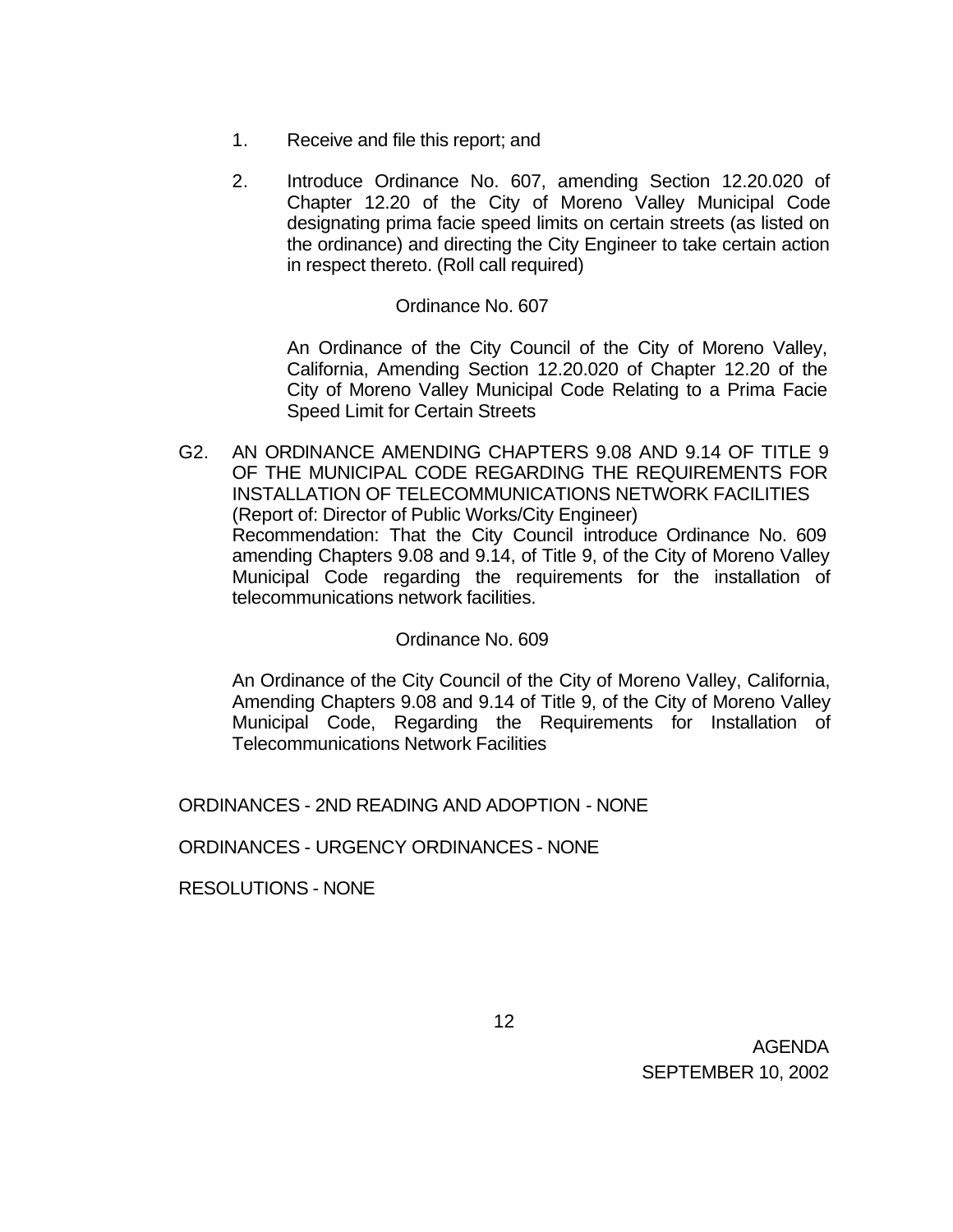• PUBLIC COMMENTS **ON ANY SUBJECT NOT ON THE AGENDA** UNDER THE JURISDICTION OF THE CITY COUNCIL

Those wishing to speak should complete and submit a PINK speaker slip to the Bailiff. There is a three-minute time limit per person.

All remarks and questions shall be addressed to the presiding officer or to the City Council and not to any individual Council member, staff member or other person.

# • **CLOSING COMMENTS AND/OR REPORTS OF THE CITY COUNCIL, COMMUNITY SERVICES DISTRICT, OR COMMUNITY REDEVELOPMENT AGENCY**